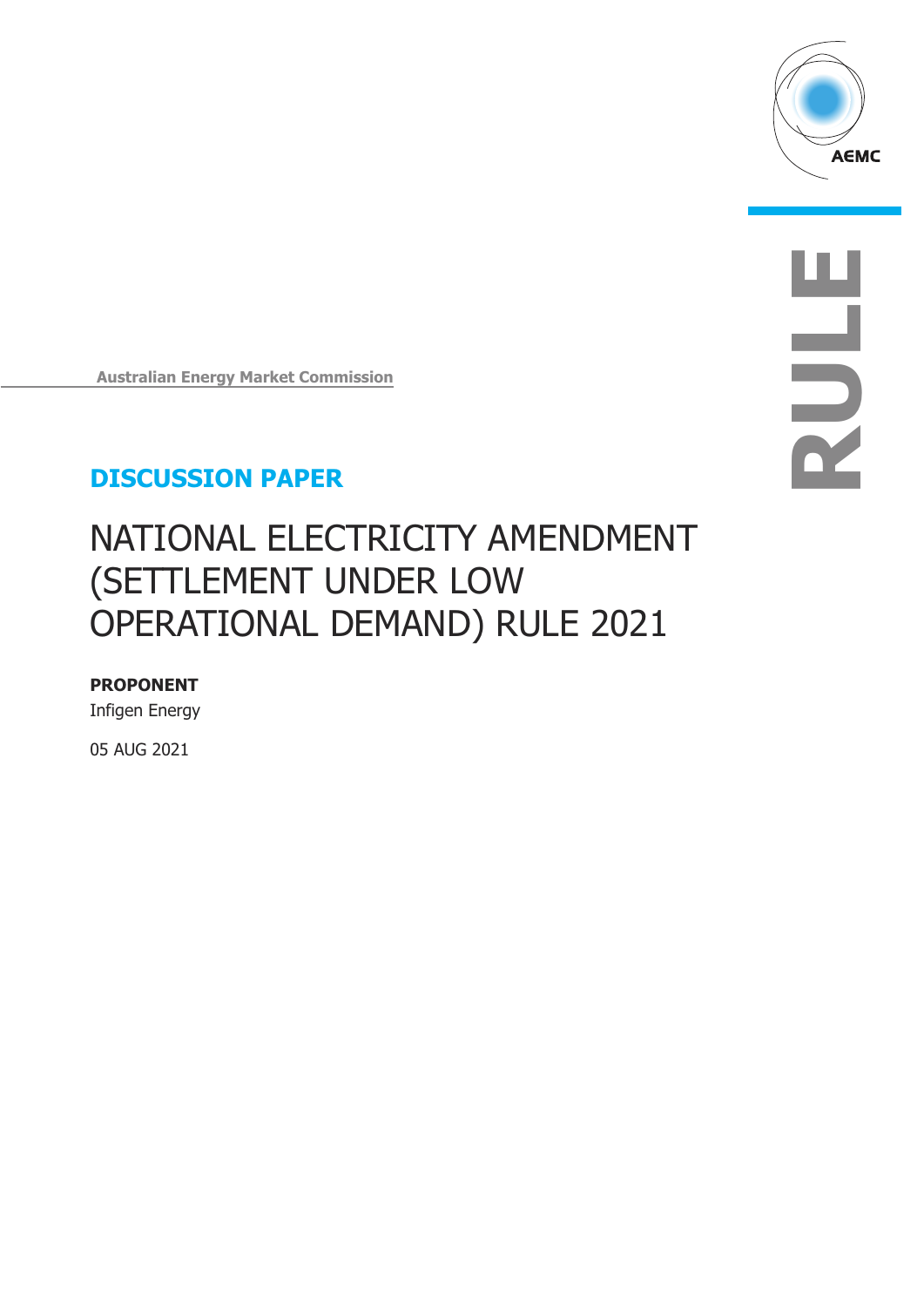#### INQUIRIES

Australian Energy Market Commission GPO Box 2603 Sydney NSW 2000

E aemc@aemc.gov.au T (02) 8296 7800

Reference: ERC0327

**CITATION** AEMC, Settlement under low operational demand, 05 Aug 2021

### ABOUT THE AEMC

The AEMC reports to the Energy Ministers' Meeting (formerly the Council of Australian Governments Energy Council). We have two functions. We make and amend the national electricity, gas and energy retail rules and conduct independent reviews for the Energy Ministers' Meeting.

This work is copyright. The Copyright Act 1968 permits fair dealing for study, research, news reporting, criticism and review. Selected passages, tables or diagrams may be reproduced for such purposes provided acknowledgement of the source is included.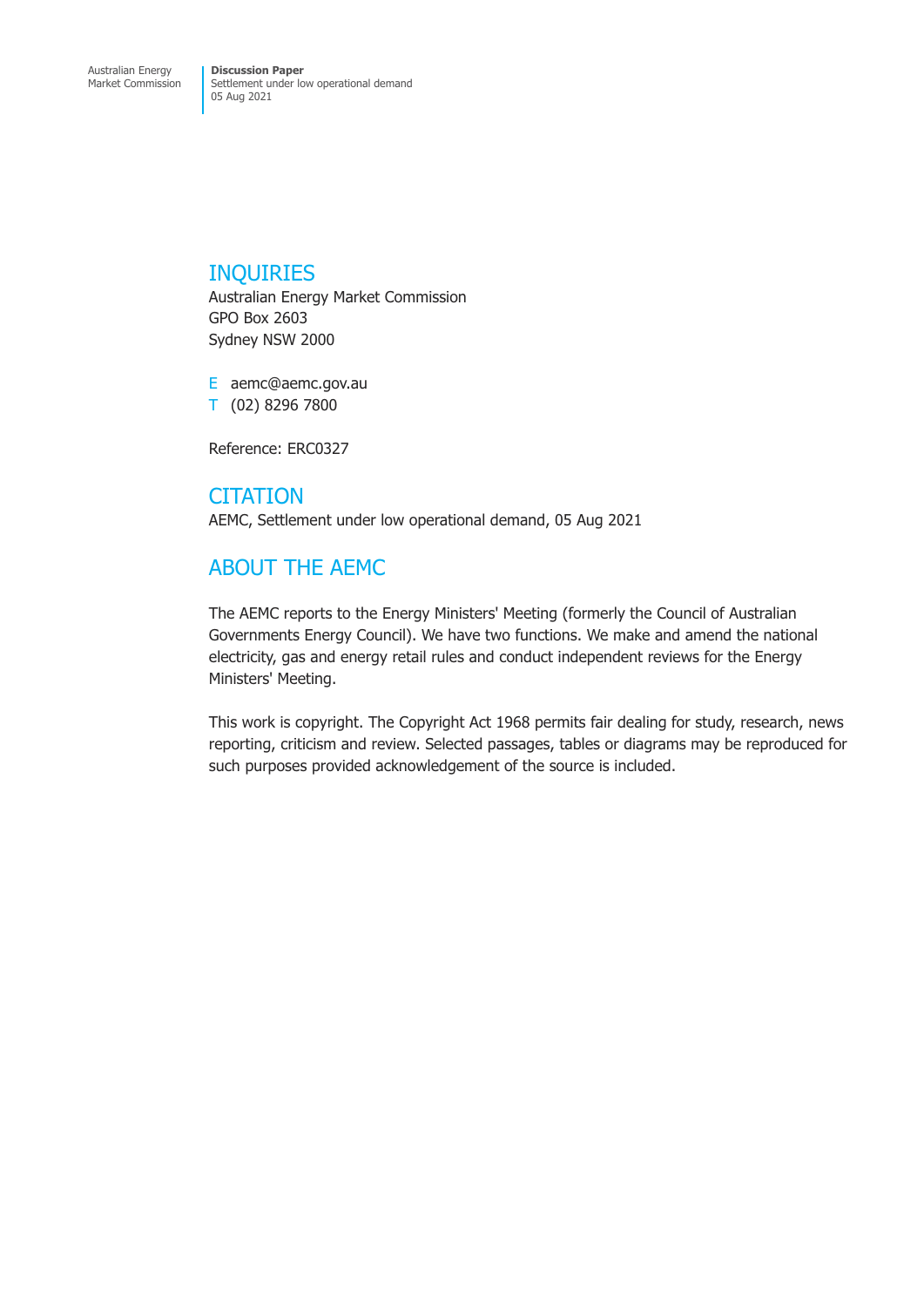Market Commission

Settlement under low operational demand 05 Aug 2021

### **CONTENTS**

|               | <b>Introduction</b>                                |   |
|---------------|----------------------------------------------------|---|
| $1.1\,$       | Background — Infigen and AEMO rule change requests |   |
| $\mathcal{L}$ | New information from AEMO                          | 3 |
| 2.1           | AEMO's implementation timeline                     | 3 |
| 2.2           | AEMO's interpretation of the rules                 | 3 |
| 2.3           | Changing risk level                                | 4 |
| 3             | <b>Issues for consultation</b>                     |   |
| 3.1           | The flooring mechanism                             | 5 |
| 3.2           | Consultation next steps                            | 6 |
|               | <b>Abbreviations</b>                               |   |
|               |                                                    |   |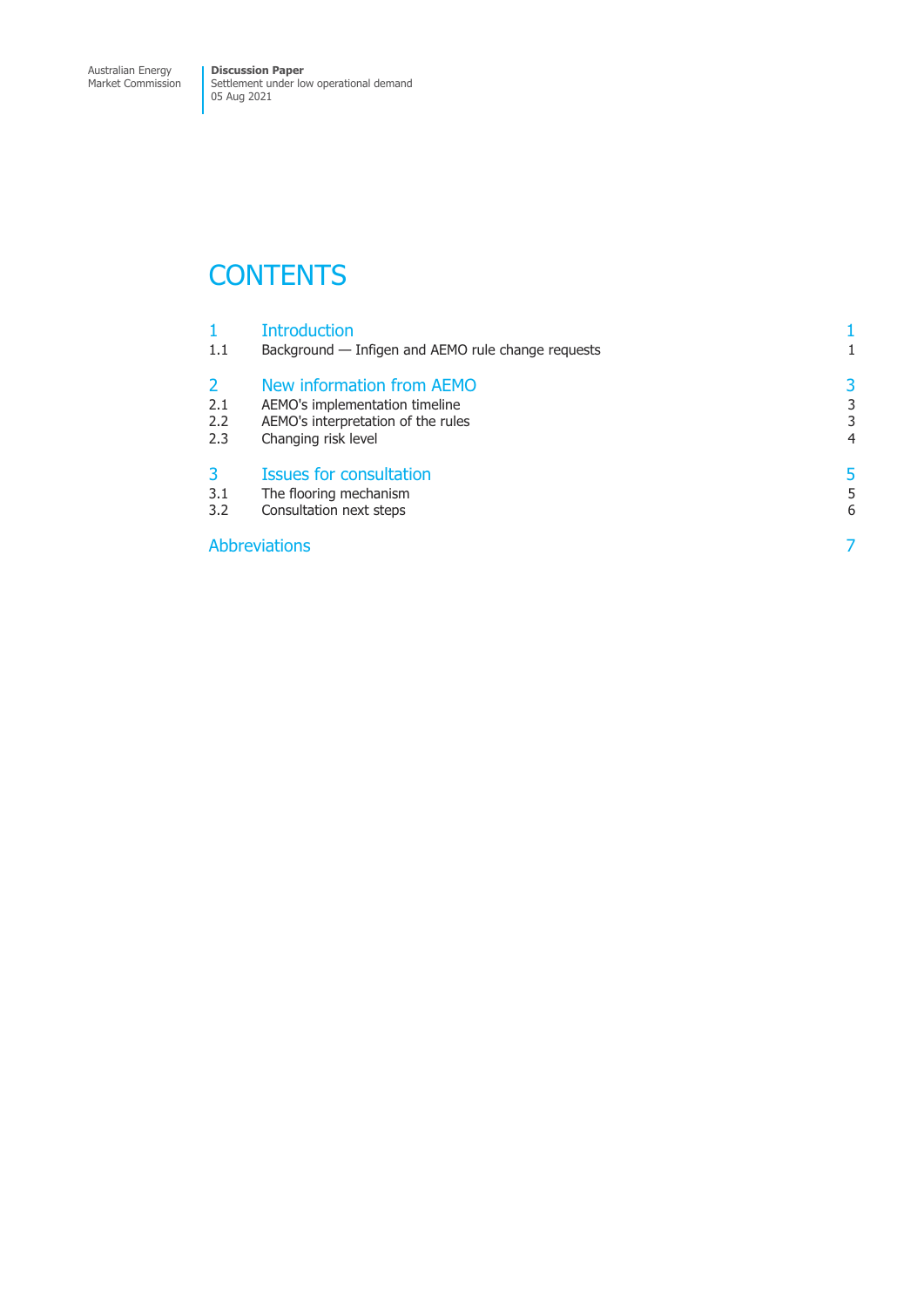<span id="page-3-0"></span>Market Commission

Settlement under low operational demand 05 Aug 2021

### 1 INTRODUCTION

On 17 June 2021, the Australian Energy Market Commission (AEMC or Commission) made a draft decision to make no rule in relation to Infigen Energy's (Infigen's) *Settlement under low operational demand* rule change (the Infigen rule change). It did this because it considered the issues raised by Infigen were adequately dealt with through the final determination on the Australian Energy Market Operator's (AEMO's) *NEM settlement in low, zero and negative demand conditions* rule change (the AEMO rule change). In the Commission's view, and based on information available to it at the time of making the decision, any additional rule would not contribute to the achievement of the national electricity objective (NEO).

However, AEMO has provided new information to the Commission on the market customer flooring solution (flooring mechanism) through its submission to the draft determination. The Commission considers it important that stakeholders are able to consider this new information and therefore it is seeking additional stakeholder feedback on the *Settlement under low operational demand* rule change. This paper discusses this new information and AEMO's view on the need to implement the flooring mechanism. The flooring mechanism is described within Infigen's rule change request and below in section 3.1.

The Commission had intended to publish a final determination for this rule change on 26 August 2021. To consult further on the new information from AEMO it will extend the period for making the final determination to 7 October 2021. The [Commission](#page-7-1) made the decision to extend the timeframe because there was a material change in circumstances resulting from AEMO's submission. The extension allows the AEMC to consider these issues with stakeholders and make a more informed final rule determination.

Stakeholders should note that the proposed flooring mechanism outlined in this discussion paper does not impact on the implementation of the final rule from the AEMO rule change.

#### 1.1 Background — Infigen and AEMO rule change requests

On 15 February 2021, the Commission received the Infigen rule change which outlined issues that could arise from the current non-energy cost recovery formulas during periods of low operational demand. Currently, these formulas rely on numerators and denominators that include adjusted gross energy (AGE), which is a customer's net flow of electricity at a connection point.

Under low net regional demand, some market customers are likely to be net generators (negative AGE values) and under the current formulas they would incorrectly receive a payment for non-energy costs. The remaining market customers, which are net loads (positive AGE values), would be forced to pay a disproportionate share of non-energy costs to cover this payment. That is net loads would cover both the payments made by AEMO to net generators and the total non-energy costs.

<span id="page-3-1"></span> $\mathbf{I}$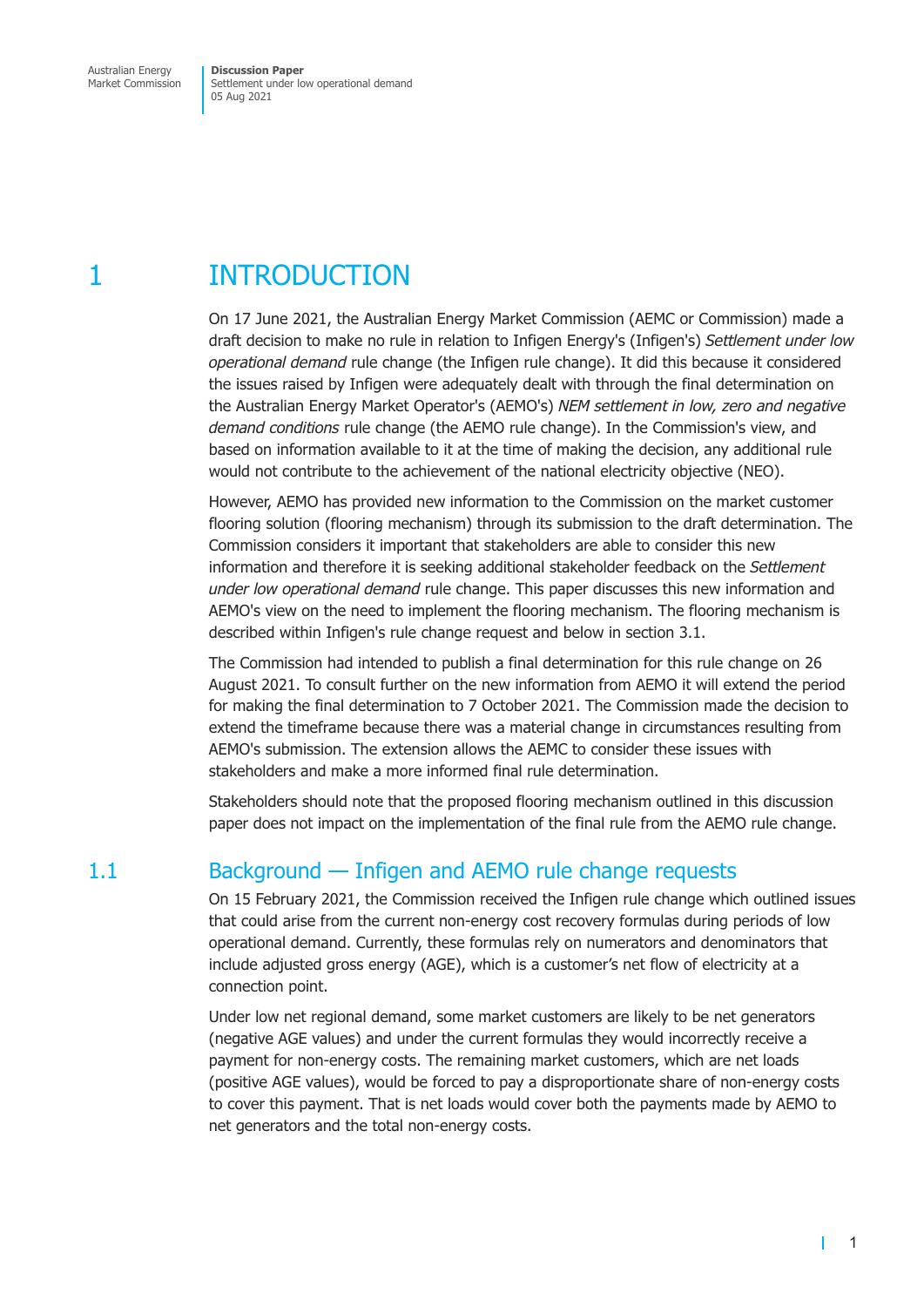Additionally, these payments and recoveries increase as net regional demand decreases and non-energy costs increase which may lead to material cost impacts, distortions in the equitable recovery of costs and impacts for system security and reliability.<sup>1</sup>

Infigen also notes that if net regional demand was to fall to zero across a trading interval, the current cost recovery formulas would fail to calculate due to a divide-by-zero error, preventing settlement across the national electricity market (NEM). To address this issue, Infigen proposed a flooring mechanism where any negative AGE values are set at zero in the non-energy costing formulas. This mechanism would remove the possibility for a market customer to receive a payment for non-energy costs.

On 8 February 2021, the Commission also received a rule change request from AEMO to amend parts of rule 3.15 of the National Electricity Rules (NER) to allow for a substitution of AGE values (the substitution method), when necessary, to create numerators and denominators for non-energy cost allocation formulas that will work in AEMO's settlement systems. In its rule change request, Infigen also noted that there was an alternative solution to its proposed flooring mechanism, which was to raise the threshold of when AEMO's substitution method was triggered from 1 MWh to 150 MWh.

On 17 June 2021, the Commission made a final rule under the AEMO rule change that allows the NEM to settle transactions by substituting AGE values for a market customer's average AGE from the previous four billing periods, when net regional demand is less than 150 MWh in a trading interval.<sup>2</sup> The Commission considered that the flooring mechanism and increasing the trigger for the substitution method to 150 MWh solution as relatively similar in that both address the competitive equity issues to an extent. Moreover, both are considered interim measures until a more permanent solution is progressed, potentially through the *Integrating energy storage systems into the NEM* (Integrating storage) rule change.

From that, the Commission made a draft decision that making an additional rule under the Infigen rule change above that already made in the AEMO rule change final determination would pose additional costs on participants and have limited benefits.

Г

<sup>1</sup> Infigen, *Settlement under low operational demand,* rule change request, 2021, p. 2.

<sup>2</sup> The threshold for substitution will be adjusted to 25 MWh when trading intervals move from 30 minutes to five minutes with the introduction of five minute settlement.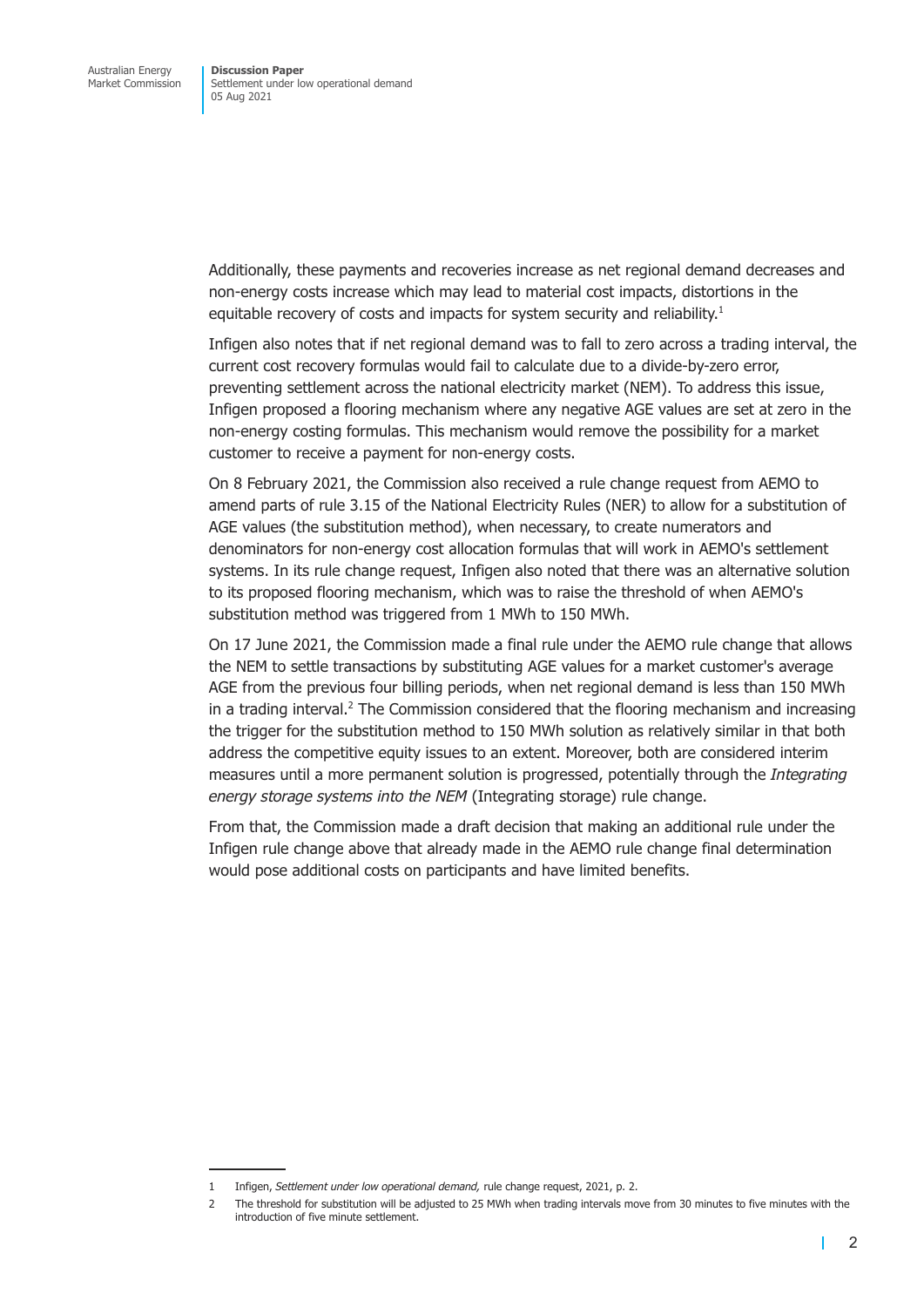<span id="page-5-0"></span>Market Commission

Settlement under low operational demand 05 Aug 2021

### 2 NEW INFORMATION FROM AEMO

On 29 July 2021, AEMO provided a submission to the Commission's draft determination on the Infigen rule change in which it considered that the flooring mechanism should be implemented within their settlement systems. AEMO's view was based on:

- its ability to deliver the flooring mechanism by 1 September 2021
- its recent review of the NER and determination that the flooring mechanism is consistent within the current rules
- the changing risk level in the NEM.

#### 2.1 AEMO's implementation timeline

AEMO had initially advised the AEMC that it would be unable to implement the flooring mechanism proposed by Infigen by 1 September 2021.<sup>3</sup> On this basis, the consultation paper for the Infigen rule change proposal indicated that it was not a practical option for consideration.

On 21 May 2021, AEMO informed the AEMC that it could implement the flooring mechanism by the end of 2021, due to internal resources becoming available. Given this information was provided to the Commission late in the process, had not been consulted on, and there was a need to address the settlement issues in particular before spring 2021, the Commission did not consider the flooring mechanism in detail in the draft determination. The Commission decided to implement the substitution method as outlined in section 1.1, given the understanding of the risks and benefits of the proposed solutions and based on the information available to the Commission at the time.

In its submission to the draft determination, AEMO confirme[d that it had](#page-3-1) been able to design the flooring mechanism and would be in a position to implement it by September 2021.<sup>4</sup>

#### 2.2 AEMO's interpretation of the rules

In its submission to the draft determination, AEMO identified that, in its view, chapter 3.15 of the NER, which governs the non-energy cost recovery calculations, requires that the trading amount under each non-energy cost calculation should be payable by a market customer.<sup>5</sup> The trading amount represents the amount that market customers are required to pay given the cost of the non-energy service and their AGE. However, as noted above, under the current rules, where AGE is negative this formula can result in a positive value and result in a payment to those customers.

In AEMO's view, the calculation of non-energy costs (except for directions compensation payments) should not result in any payment to market customers, given the definition of

П

<sup>3</sup> AEMC, Settlement under low operational demand, Consultation paper, 22 April 2021, p. 19.

<sup>4</sup> AEMO, Submission to the draft determination, p. 2.

<sup>5</sup> Ibid.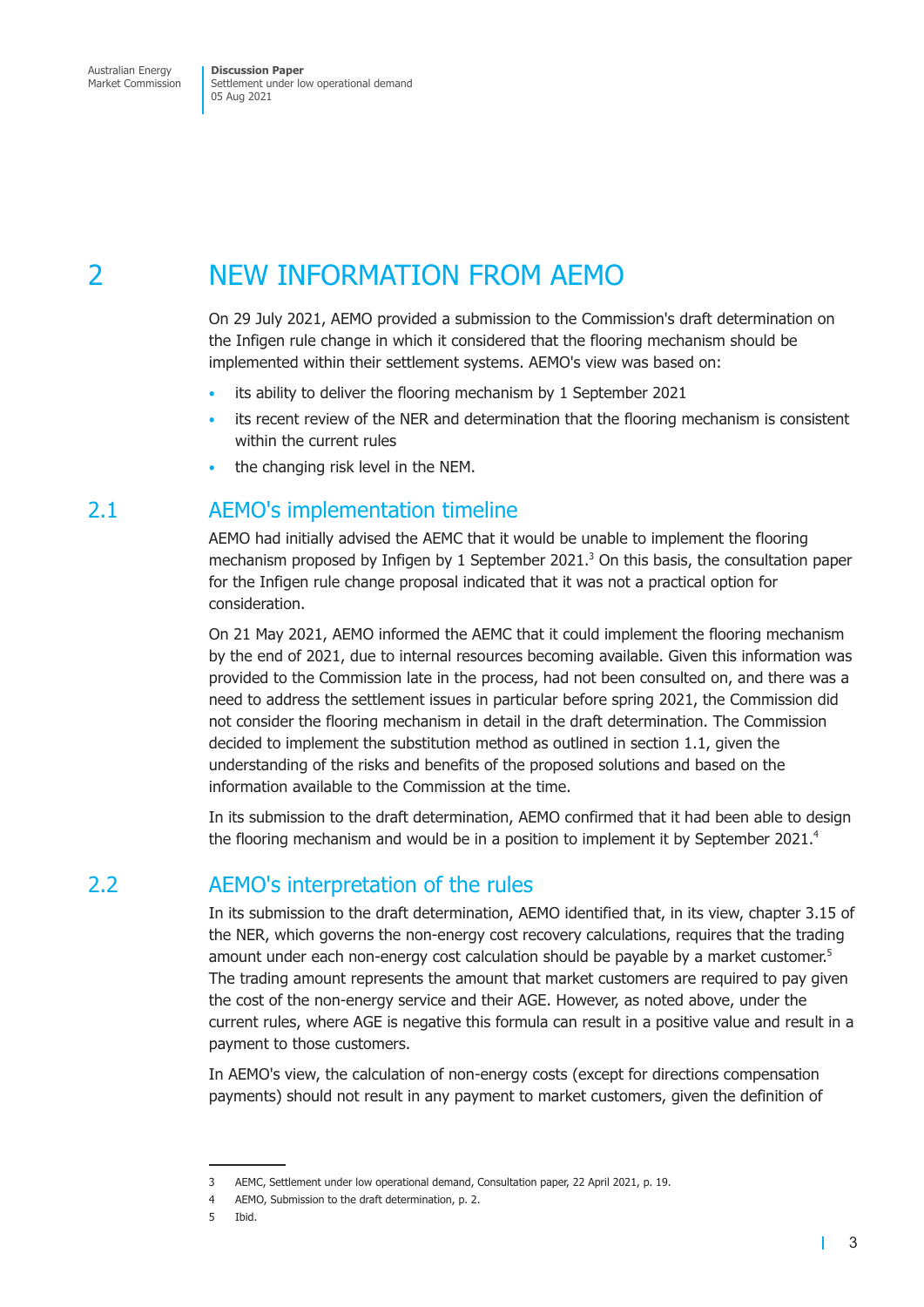<span id="page-6-0"></span>'negative number' and 'payable by'. It considers that the flooring mechanism recommended by Infigen is consistent with these existing provisions.

Further, AEMO is of the view that additional ambiguity arises because the definitions of generator energy and small customer energy specifically provide for flooring in clauses 3.15.6A(a0) and 3.15.8(a), but the definition of customer energy does not. $6$  In its submission to the draft determination, AEMO has requested that the Commission consider amending the definition of customer energy to match the definitions of generator energy and small customer energy.

#### 2.3 Changing risk level

Infigen outlines in its rule change request that there are risks associated with the current non-energy cost recovery formulas, which can result in material cost impacts on customers, distortions of the market and impacts on the security and reliability of the system.<sup>7</sup> To address this risk, the Commission made a more preferable rule under the AEMO rule change that incorporated a 150MWh threshold solution for the substitution method. This approach was an alternative solution provided by Infigen if the flooring mechanism could not be implemented.<sup>8</sup>

However, in its submission, AEMO has highlighted that the continued acceleration in the uptake of distributed energy resources, coupled with the ongoing potential for high regional non-energy costs, increases the risks that Infigen identified with respect to non-equitable cost recoveries.

The final determination made as part of the AEMO rule change contemplated that these interim measures would be in place for 12-24 months, pending the implementation of the long term solution currently proposed in the draft determination for the *Integrating energy storage systems into the NEM* rule change. The *Integrating energy storage systems into the NEM* rule change has a draft implementation date for the changes to non-energy cost recovery in April 2023.

In AEMO's view, this timeframe, coupled with the increased risk of potential high regional non-energy costs, requires the Commission to further consider the flooring mechanism.

П

<sup>6</sup> AEMO, submission to the draft determination, p. 2.

<sup>7</sup> Infigen, *Settlement under low operational demand,* rule change request, 2021, p. 2.

<sup>8</sup> AEMC, *NEM settlement under low, zero and negative demand conditions*, Rule determination, 17 June 2021.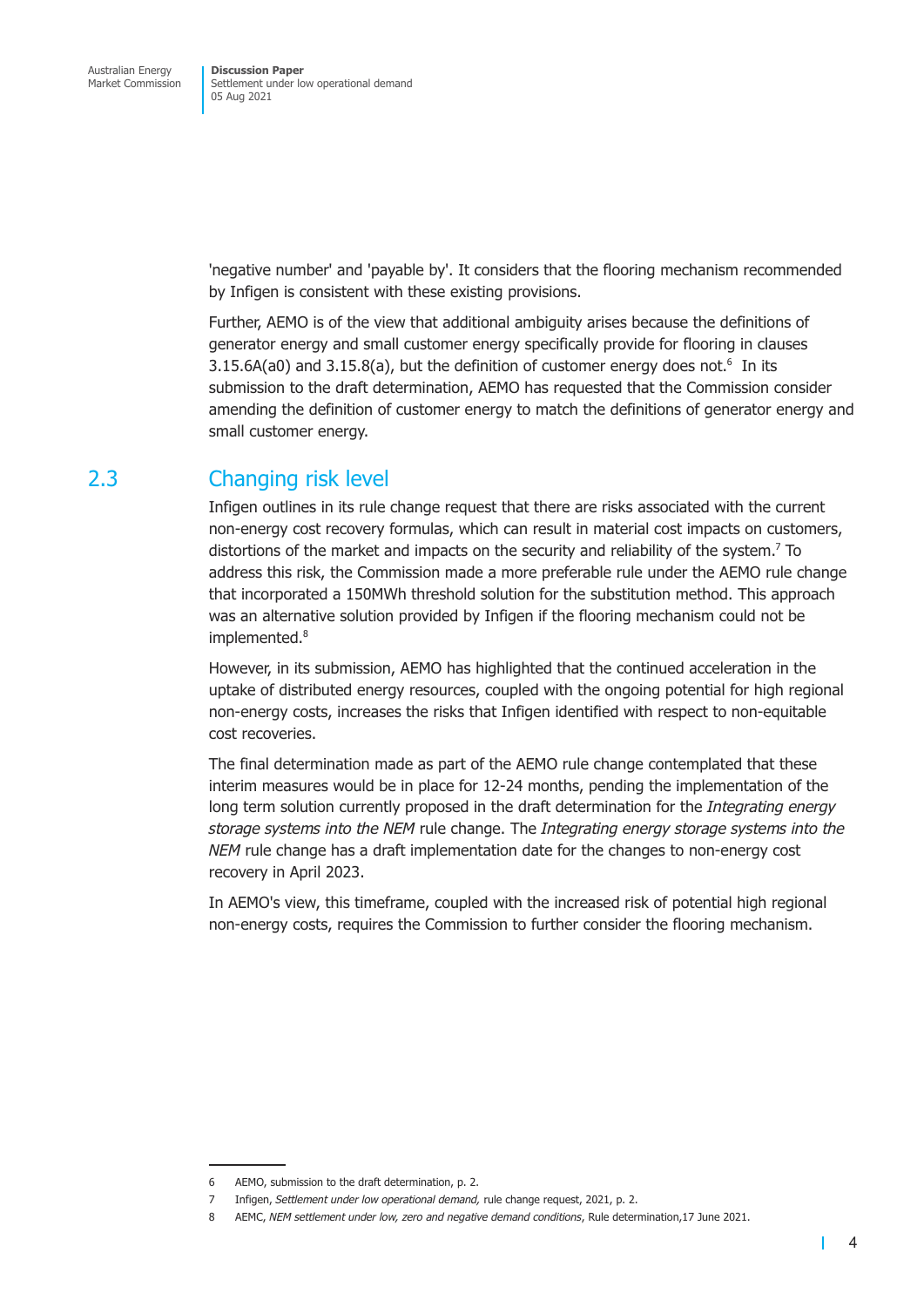# <span id="page-7-0"></span>3 ISSUES FOR CONSULTATION

In its submission to the draft determination, AEMO notes it considers it appropriate to implement the flooring mechanism in its settlement systems because it will address the equity issues raised by Infigen in its rule change request over and above that which is provided under the substitution method. The Commission wishes to understand stakeholder views of AEMO's proposal, in particular the costs and system changes required by participants should it make a decision to include the flooring mechanism in the NER.

Stakeholder should note that the 150 MWh substitution method made under the AEMO rule change will be implemented on 1 September 2021. Should the Commission make any decision to implement the flooring mechanism, it would be done so in a timeframe that the Commission considers reasonable to stakeholders. The effect of this would be two separate changes to deliver the interim solutions that address the issues raised by both AEMO and Infigen. The Commission invites stakeholders to outline their views on the cost and time requirements needed to implement the flooring mechanism within their own systems. This includes implementation issues from other market reforms, in particular the contingency rule change related to five-minute settlement (a consultation paper on this rule change was released on 5 August 2021).

The Commission is seeking feedback on the proposed implementation of the flooring mechanism, noting that the issues raised during the draft determination consultation period will be also addressed by the Commission during the final determination.

#### 3.1 The flooring mechanism

The flooring mechanism, as proposed by Infigen, would amend rule 3.15 of the NER such that a lower limit of zero is set on market customer AGE values within the non-energy cost recovery formulas. The proposed solution can be seen in the proposed cost formula below:

$$
\text{Allocated cost} = \text{Service cost} \times \frac{\max(0, \text{Market Customer's AGE})}{\sum \max(0, \text{AGE})}
$$

Infigen notes that the formula still has the potential for being unable to solve if all market customers in a region had a load that is net negative or zero for a trading interval. This risk is removed by the 150 MWh substitution solution that was made final within the *Settlement in* low, zero and negative demand conditions rule change.<sup>9</sup>

As noted above, AEMO considers that the flooring mechanism can be implemented by changing the definition of customer energy, rather than including the formula proposed by Infigen. AEMO's proposed change to customer energy is outlined below:

<span id="page-7-1"></span>т

<sup>9</sup> The 150 MWh threshold will be reduced to 25 MWh on the introduction of five-minute settlement. AEMC, *NEM settlement under low, zero and negative demand conditions*, Rule determination, 17 June 2021.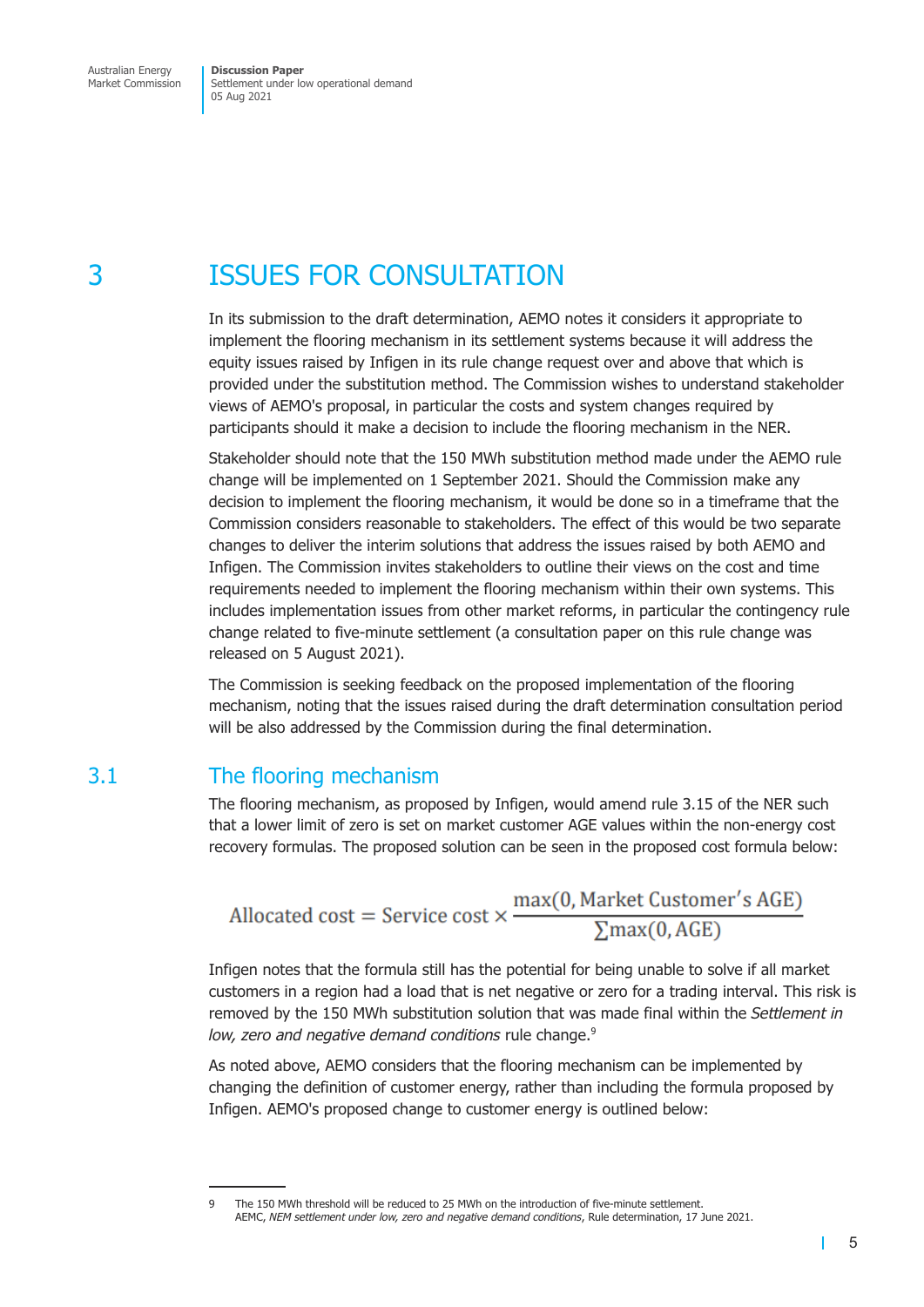#### BOX 1: PROPOSED CHANGE TO DEFINITION OF CUSTOMER ENERGY

AEMO has proposed the following change to the definition of customer energy in clauses 3.15.6A(a0) and 3.15.8(a0), as shown by the underlined text below:

**Customer energy** in respect of a *Market Customer* for a *trading interval* means the sum of the *adjusted gross energy* figures calculated for that *trading interval* in respect of that Market Customer's relevant connection points, provided that, if the sum of those figures is positive, then the *Market Customer's* customer energy for that *trading interval* is zero.

#### BOX 2: ISSUES FOR CONSULTATION

- 1. In light of the new information provided by AEMO, do stakeholders consider that the flooring mechanism should be implemented in addition to the 150 MWh threshold solution?
- 2. Does AEMO's interpretation of the NER provide sufficient certainty of calculations or should the flooring mechanism be prescriptive within the NER?
- 3. If the Commission were to make a final rule which implemented the flooring mechanism, what costs and system upgrades would be required by participants and how long would this take (noting other reforms like five minute settlement and wholesale demand response are also in the last stages of being implemented)?
- 4. Is there any additional risks in changing the definition of customer energy that the Commission should consider?

#### 3.2 Consultation next steps

The Commission welcomes submissions from stakeholders in response to this discussion paper. Submissions on this discussion paper will be open for a period of three weeks and will close on **26 August 2021**. The Commission also welcomes interested stakeholders to contact the Commission to discuss this directions paper or any related issues.

Where practicable, submissions should be prepared in accordance with the Commission's guidelines for making written submissions.10 The Commission publishes all submissions on its website, subject to a claim of confidentiality. Please clearly mark any sections of your submission which you consider contains confidential material.

The Commission proposes to publish a final determination on **7 October 2021**.

If you have any questions on this project, please contact:

- Harrison Gibbs on (02) 8296 0626 or harrison.gibbs@aemc.gov.au
- Kate Wild on (02) 8296 0622 or kate.wild@aemc.gov.au.

<sup>10</sup> This guideline is available on the Commission's website www.aemc.gov.au.